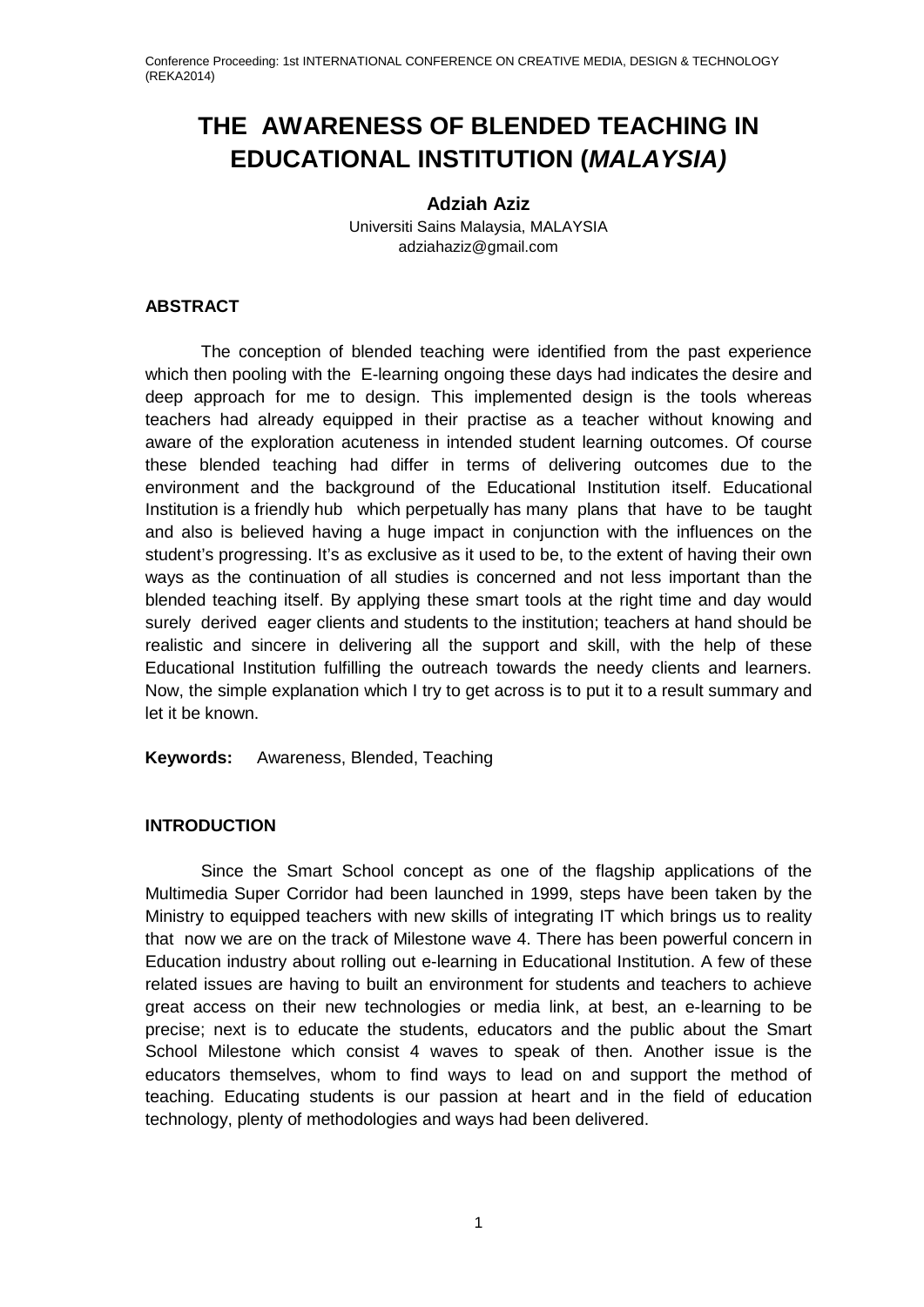Point is that the art of transforming education are in the hands of parents, teachers, lectures and scholars. The more you mingle with them, the more you will be challenged in delivering and constructing your courses. It's obviously understood that the errors and weaker students are added knowledge to scholars in terms of trial and error, mistakes and low grades perpetually demand trackers to do more research and means to improve their method and soon to come out with necessity or requisite data and reports. So gradually, this will indicate that for sure, experience is needed and our role is to bring out all the knowledge into peer scheme, which indicates that longer practices may comes out with skill that no one cud denied, am I right?. Nothing is more satisfied than teaching students with moods and knowledge that we mastered; these are tools that needed sharing and explored in true lights of educational environments no matter where and who.

## **PRIOR RESEARCH**

My field of teaching has brought me across to various Educational Institution in Malaysia, learning and struggling with modules by understanding new ideas throughout my attempts for implying blended teaching in a way that is meaningful and memorable as in teaching and experienced. I had endure intellectual challenges and as I am also an educator, consequently the result was recorded. Blended Teaching reflects method of purpose, adapting and the use of technological media and non-technological media. Thus, these tools reveal prominent awareness of an educators perspective that perpetually associated with meaningful teaching and learning. Let's review the particular table and chart as blended teaching were changing the habits and the way of acquiring skill that teachers and educators can transfer by applying new technologies.

### **Method - Research Participants**

| <b>Educational Institutions</b> | <b>Respondents among Teachers &amp; Educators</b> |
|---------------------------------|---------------------------------------------------|
| Kindergarten                    | 1/6                                               |
| <b>Tuition Centre</b>           |                                                   |
| <b>Home Based Tuition</b>       | 1/3                                               |
| Primary                         | 1/120                                             |
| Secondary                       | 5/220                                             |
| Sek. Agama Rakyat               |                                                   |

**Table 1:** Applying Blended Teaching among educators and teachers.

The most significant respondents in Educational Institution in my case are the numbers that had been applying blended teaching and had created the e-learning environments since the government had actually urged the developing of human capital through ICT. Yes, surely along way to go to tune and bring up the Smart Schools from daily local school towards regional and then international.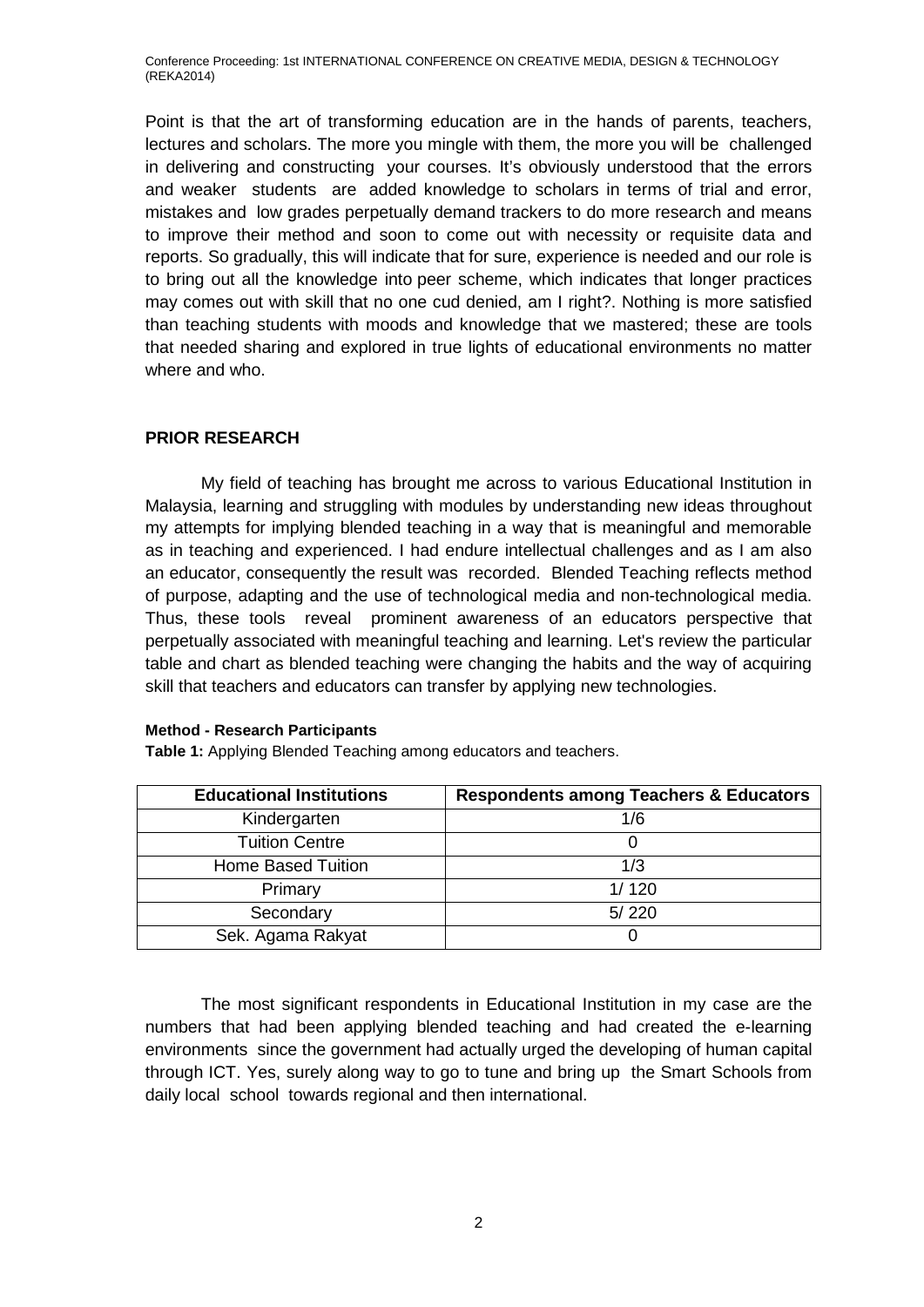As educators and scholars, do we realize our responsibility to spin our magic wave to gain more understanding? To start with, we must really look upon the *VLE Frog* and *1 Bestari.net* which now had been handed down to our knowledge and daily access.

| 1              | <b>Teaching and explaining</b>          | 100%  |
|----------------|-----------------------------------------|-------|
| $\overline{2}$ | <b>Assessment and evaluation</b>        | 80%   |
| 3              | Handout – support sheets                | 75%   |
| 4              | <b>Audio files</b>                      | 50%   |
| 5              | <b>Workshop - interactive exercises</b> | 20%   |
| 6              | <b>Desktop - information systems</b>    | 60%   |
| $\overline{7}$ | Google- web/blog                        | 60%   |
| 8              | Gadget                                  | 70%   |
| 9              | <b>Grouping - discussions</b>           | 35%   |
| 10             | <b>CDs</b>                              | 10%   |
| 11             | <b>Computers</b>                        | 78%   |
| 12             | <b>PowerPoint</b>                       | 10%   |
| 13             | <b>Microsoft Words</b>                  | 10%   |
| 14             | Data base                               | $0\%$ |
| 15             | Video                                   | 80%   |

**Table 2:** Type of implementation technologies

Table 2 showed that various methods are not always the favourites, right! Teaching needs creativity that would definitely engaged the students towards learning. They love getting involve and pouring out their ways of absorbing the knowledge itself; implementing them in surprising act, willing to compete and gladly move into the foreground. By implementing blended teaching, it also helps with the classification of computer facilitated learning environments. Students nowadays are likely more brilliant than we had expected. They're active on media and still more advance. Students adore working in groups but then they also need to do some of the assessment individually. I may say that technological media can help students to achieve the intended learning outcomes and teachers today are trying to be in their best to design and tend to be associated with approaches to implying these modern methods of blended teaching that will influence the way they teach. Significantly, they can support the intended learning outcomes. For sure then, as more they present and as more they will touch the highest quality of learning. Seems that primary students too are such an active bunch of "potential clients".

Well, adolescence is another level of a wanderer group which demands lot of explanation and facts and they love roaming around to obtain knowledge and result of perception, learning and reasoning. In doing so, later, they aspect the learning outcomes would be definitely more than interesting as teachers would wind the related blended contexts to the extend which help them to develop new ideas. Teachers should be a life-long-scholars that always there to assist and supervise the students, meaning that just endlessly and willingly keeping the hands and the tabs on.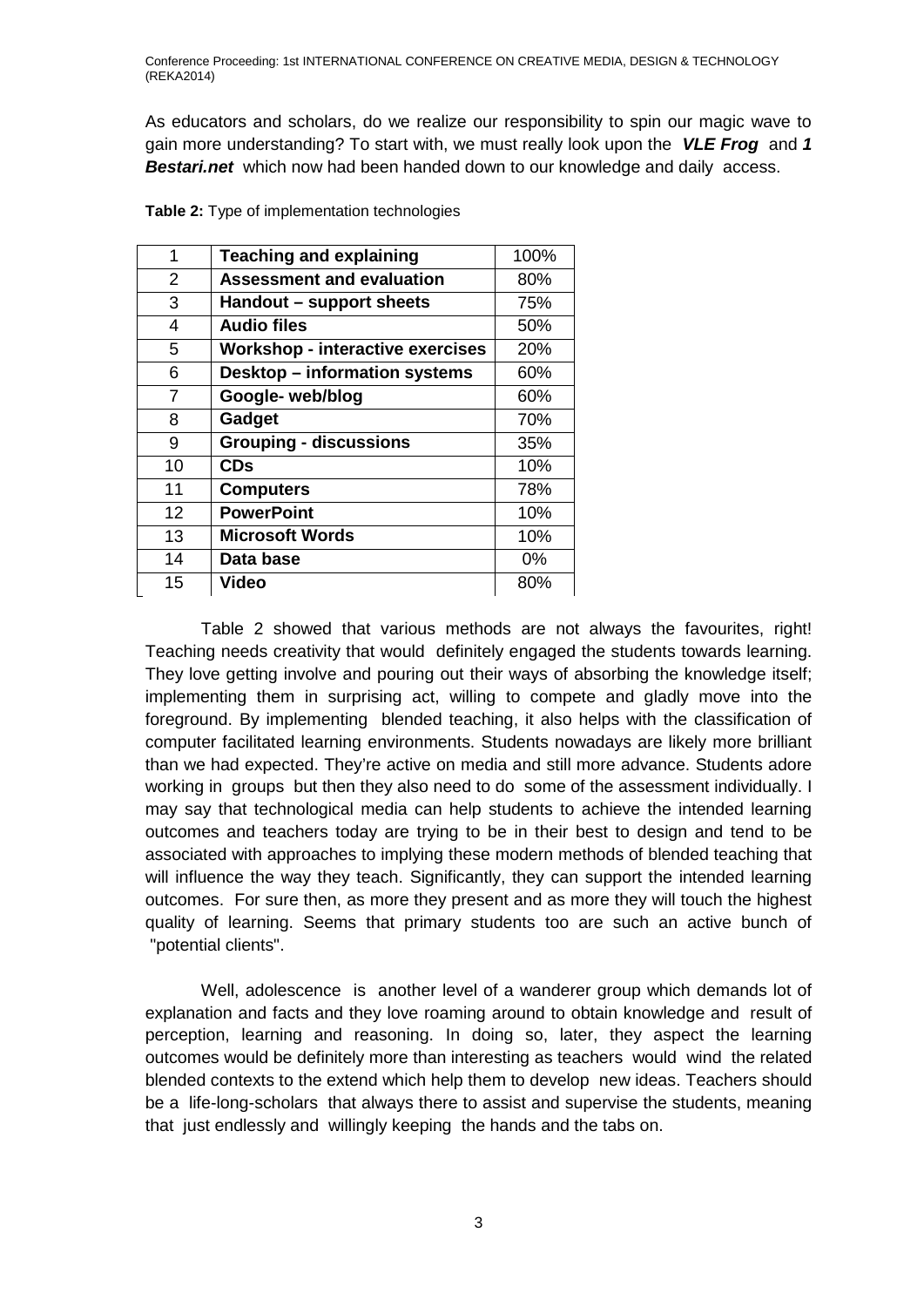## Table 3: The awareness of blended teaching

|   | <b>Educational</b><br><b>Institutions</b>        | <b>Teaching</b><br><b>Methodology Used</b>                | <b>Blended Teaching</b>                                                                                                  |
|---|--------------------------------------------------|-----------------------------------------------------------|--------------------------------------------------------------------------------------------------------------------------|
| 1 | Kindergarten<br>(TASKI Abim)                     | <b>Instructor Based</b><br>teaching<br>models, excercises | Slides, videos and role play<br>http://www.youtube.com/watch?v=<br>EaXTyFtQx9o                                           |
| 2 | Home Based<br>Tution                             | Classroom coaching<br>and revision                        | Intractive lessons, slides<br>http://www.ixl.com/<br>http://www.englishteststore.net/                                    |
| 3 | Permatang Pauh<br><b>Islamic Smart</b><br>School | Computer based                                            | Audio and web based<br>http://pkgseriampang.org/sal/                                                                     |
| 4 | Sek.Keb.Bertam<br>Indah,                         | IT - Computer based                                       | Web resources<br>http://www.makebeliefscomix.com/<br>Comix/                                                              |
| 5 | Academic Minda<br>Rawang                         | Thinking Skills on<br>tutoring and<br>coaching.           | Multiple teaching strategies<br>http://www.slideshare.net/aulia-<br>adz/basic-english-for-pt3                            |
| 6 | Madrasah Khairiah<br>Islamiah, Pokok<br>Sena     | Notes and<br><b>Presentations</b>                         | Audio and Google Tools<br>http://www.audioenglish.org/englis<br>h-<br>learning/english_dialogue_railway<br>_travel_2.htm |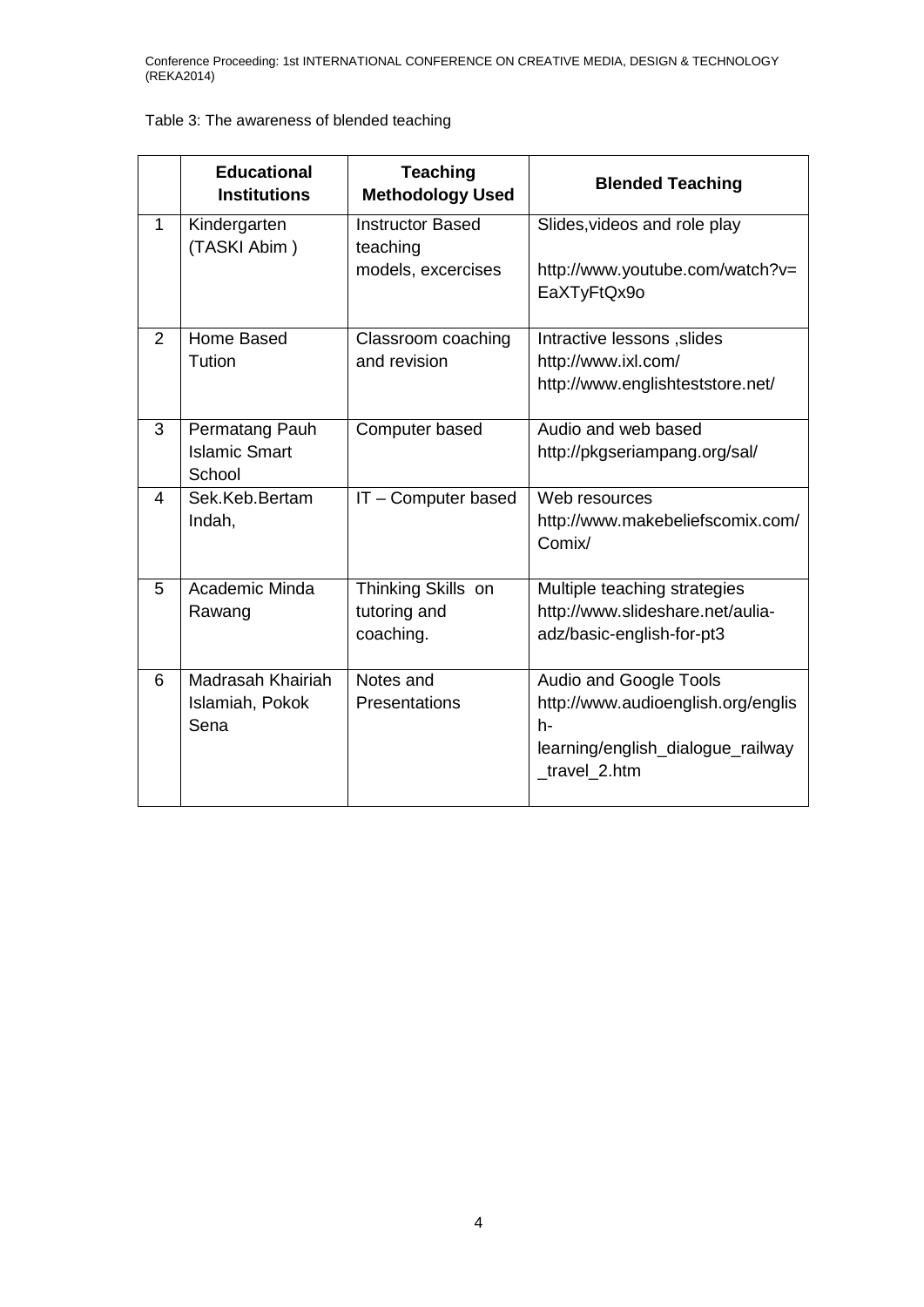# Kindergarten (Taski Abim)

- $5 6$  years
- Memorize in act & Fun learning using activities/music/ videos





# Lower Primary School

- 8 10 years
- Information and Presentation



## Upper Primary

• 11 - 12 years •Challenges in learning - Project & Presentation



# Secondary

- Students
- Concept , Approaches & Developement



# Sek Agama Rakyat

13 - 18 years

•Engaging in activities & assignments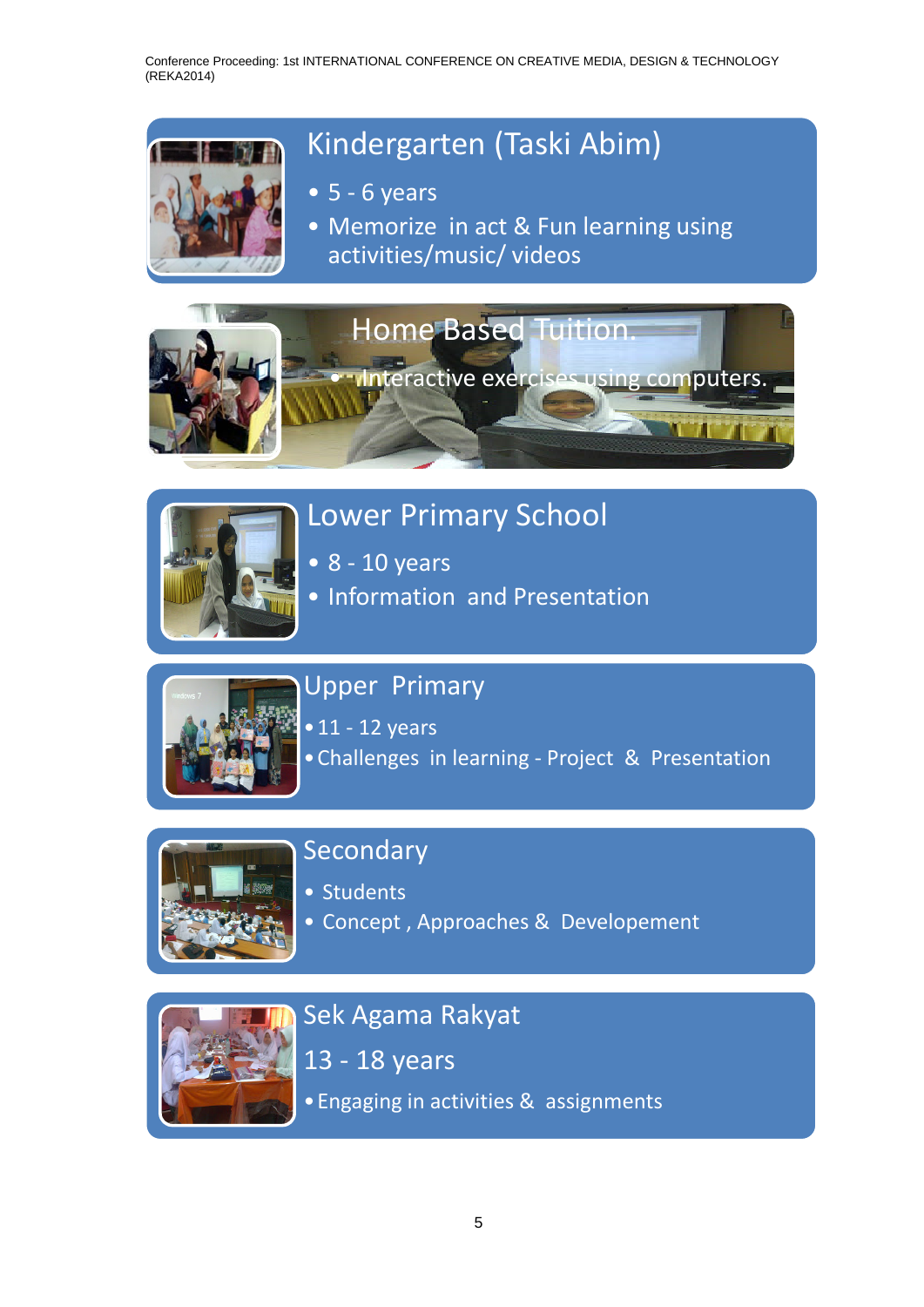These photos are the result of blended teaching in a few of Education Institutions in Perak, Selangor, Penang and Kedah since 1999.The old traditional method of teaching was occasionally replaced in terms of venue, situation, knowledge and backgrounds of students' present.

I would like to state here that experienced educators and teachers who keen on new gadget and tools are needed in school and educational institutions whom in future will consolidate and stabilize towards perfection. We know that teaching is a great act to transfer concepts of knowledge between educators and students, transmitting syllabus and absorbed cohesive or fragmented conceptions of deep approaches towards design for blended teaching and learning. So come on and get pump up with a few examples of blended teaching now...



http://padlet.com/adziahaziz/blendedTeaching

### **CONCLUSIONS**

With the coming of IT utilization in schools, colleges and educational Institutions, having blended teaching as a new way of implying knowledge and information which formed higher quality in learning outcomes does make a slight phenomena in Malaysia. Thus, to meet the goals of reform, future studies should undoubtedly be considered in every courses and plans whilst the global educators had practised it all along and for sure we would not like to be left behind. Google, for example is the big exposure and having thousands of web links can be used as one of the intended tools in teaching.